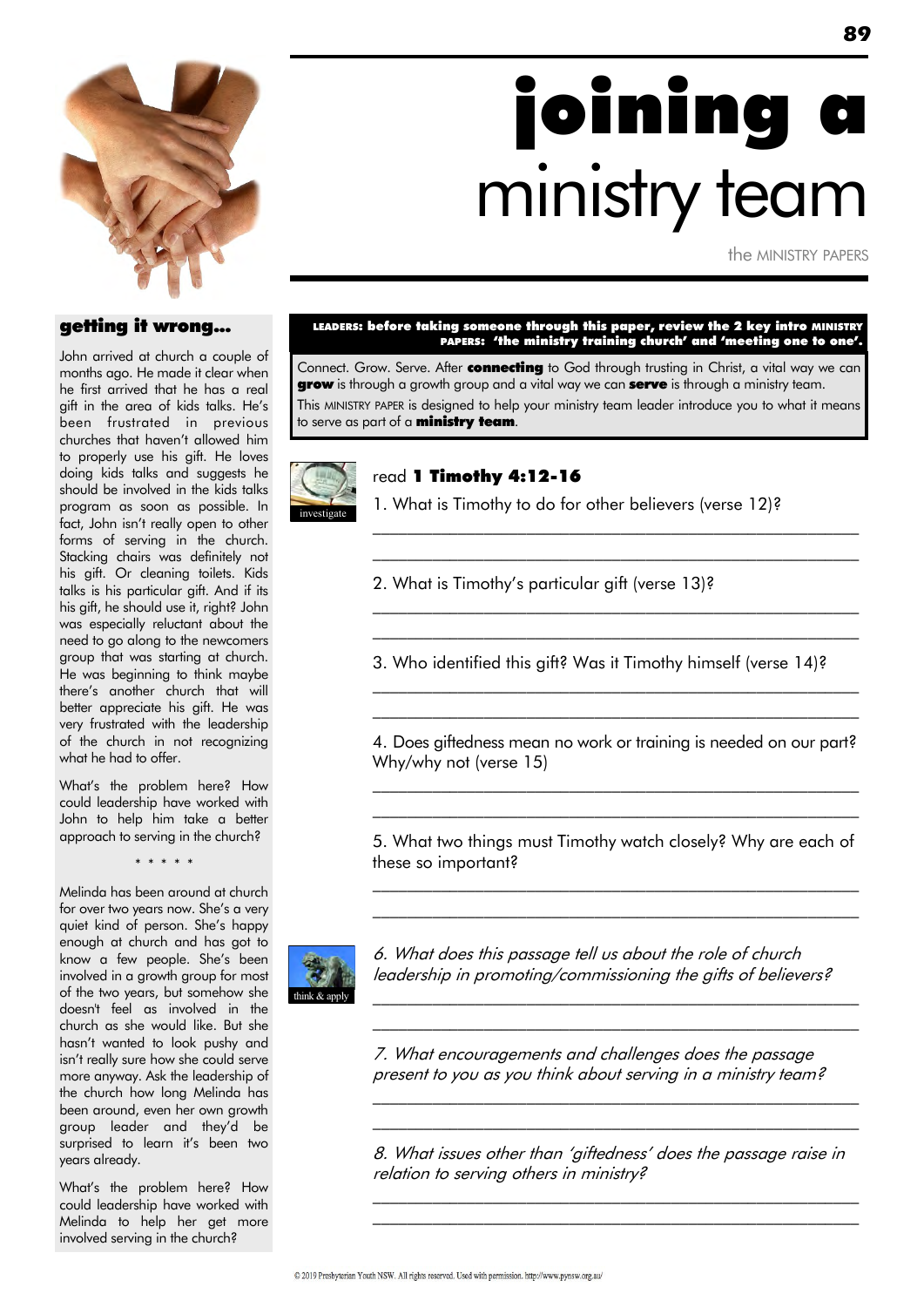## start with Christ..

When we come to think about ministry and particular ways we might serve our church family, where do we start? It's a common mistake to start with the issue of gifts. It's easy to start with looking *inwards:* "what's my gift?". Far better, however is to start by looking *outwards*. And as we look outwards, the first place we should look is to Christ. We should start with Jesus, our Saviour and Lord. The issue of giftedness was certainly raised in our opening passage from 1 Timothy. It is important and we will come back to it. But the best place to start is with learning the attitude of Jesus...



### read Philippians 2:1-11

1. What attitudes are we called to avoid (verse 3)?

2. What attitudes are we to adopt instead (verses 1-2, 4)?

 $\mathcal{L}_\text{max}$  and the contract of the contract of the contract of the contract of the contract of the contract of  $\mathcal{L}_\text{max}$  and the contract of the contract of the contract of the contract of the contract of the contract of

 $\mathcal{L}_\text{max}$  and the contract of the contract of the contract of the contract of the contract of the contract of \_\_\_\_\_\_\_\_\_\_\_\_\_\_\_\_\_\_\_\_\_\_\_\_\_\_\_\_\_\_\_\_\_\_\_\_\_\_\_\_\_\_\_\_\_\_\_\_\_\_\_\_\_\_\_\_\_

\_\_\_\_\_\_\_\_\_\_\_\_\_\_\_\_\_\_\_\_\_\_\_\_\_\_\_\_\_\_\_\_\_\_\_\_\_\_\_\_\_\_\_\_\_\_\_\_\_\_\_\_\_\_\_\_\_ \_\_\_\_\_\_\_\_\_\_\_\_\_\_\_\_\_\_\_\_\_\_\_\_\_\_\_\_\_\_\_\_\_\_\_\_\_\_\_\_\_\_\_\_\_\_\_\_\_\_\_\_\_\_\_\_\_

\_\_\_\_\_\_\_\_\_\_\_\_\_\_\_\_\_\_\_\_\_\_\_\_\_\_\_\_\_\_\_\_\_\_\_\_\_\_\_\_\_\_\_\_\_\_\_\_\_\_\_\_\_\_\_\_\_ \_\_\_\_\_\_\_\_\_\_\_\_\_\_\_\_\_\_\_\_\_\_\_\_\_\_\_\_\_\_\_\_\_\_\_\_\_\_\_\_\_\_\_\_\_\_\_\_\_\_\_\_\_\_\_\_\_

\_\_\_\_\_\_\_\_\_\_\_\_\_\_\_\_\_\_\_\_\_\_\_\_\_\_\_\_\_\_\_\_\_\_\_\_\_\_\_\_\_\_\_\_\_\_\_\_\_\_\_\_\_\_\_\_\_ \_\_\_\_\_\_\_\_\_\_\_\_\_\_\_\_\_\_\_\_\_\_\_\_\_\_\_\_\_\_\_\_\_\_\_\_\_\_\_\_\_\_\_\_\_\_\_\_\_\_\_\_\_\_\_\_\_

3. How can we best learn this attitude (verses 5-11)?



4. What do we learn here about Christian ministry?

5. What personally challenges you?



### growth groups & ministry teams

The table below shows a number of key goals that our growth groups are aiming for as we seek to encourage each other. It's all about relationships. The growth group is a context in which we can be accountable for all the important relationships in our lives.

The last goal in the table relates to growing relationships with the whole church in mission, serving in a ministry team. That"s what this paper is all about: helping your growth group leader encourage you to step forward in our mission together. We saw in the 1 Timothy passage that it"s the role of leaders to help you, under God, to identify your gifts. It's the role of leaders to encourage you to use your gifts. But before we even talk about gifts, it's the role of leaders to help you think about your life and doctrine—your whole life in service to Christ.

### ...then needs

OK, so we need to look first to Christ. We need to look outwards to his example. But now we can work out my gift, right? Not yet! We"ve got some more outwards looking to do. When it comes to ministry we need to first look to Christ, then to the needs around us. In fact, when we do that, and start throwing ourselves into meeting needs we can see all around us, we might start using gifts we never knew we had.



Philippians 2 talked about "looking to the interests of others".

- What 'interests' (needs) around you are you aware of:
	- in your growth group?
	- in the wider church family?
	- in the wider community?
- What are you presently doing to play a part in meeting those needs? How can you grow in this?



a growing relationship with God, especially through personal Bible reading and prayer

growing relationships with other **believers**, especially through the growth group

growing relationships with those in their family/household, as servants

growing relationships with unbelievers, especially through personal evangelism

growing relationships with the **whole** church in mission, serving in a ministry team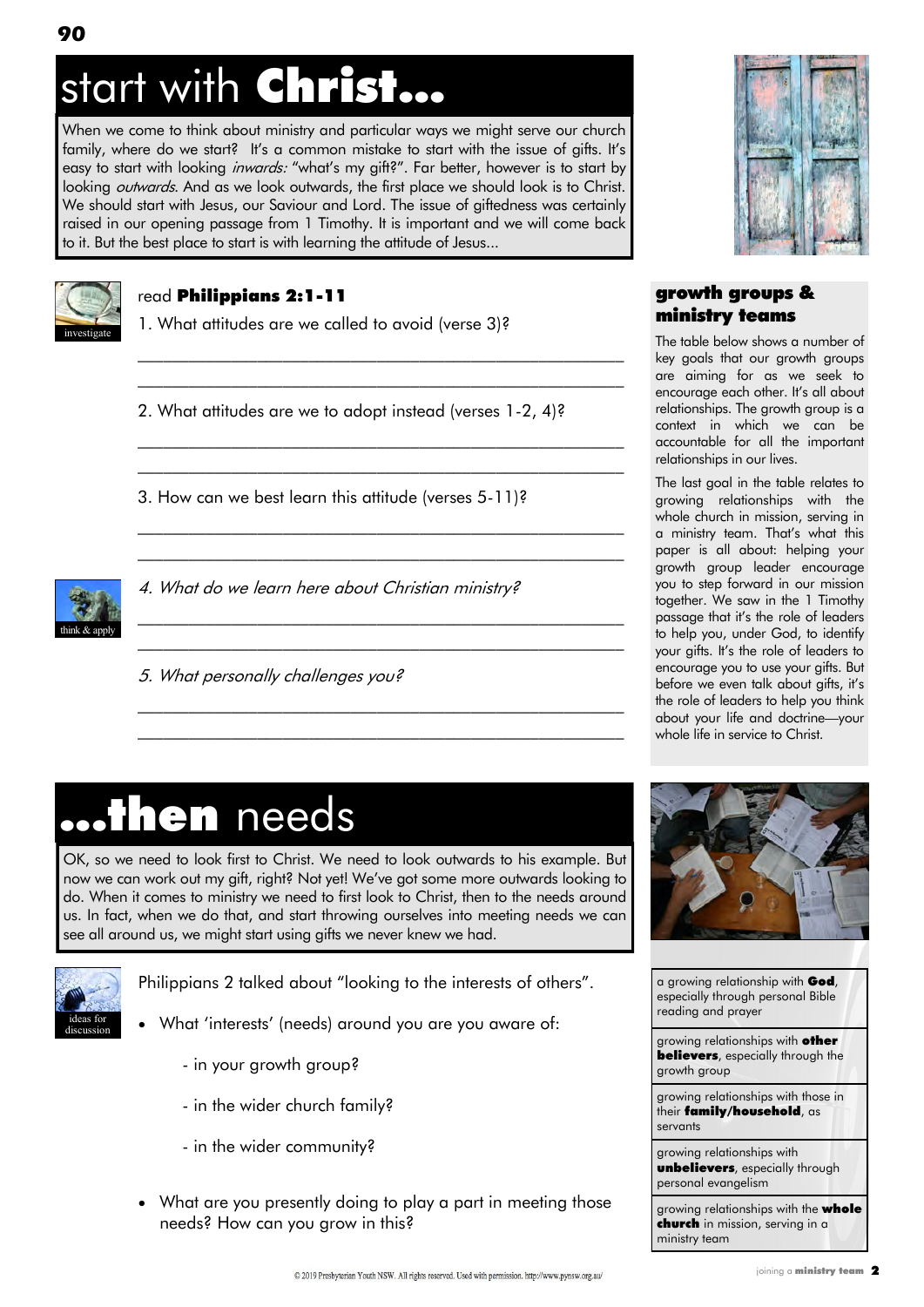

### ...then character

OK, so we need to look first to Christ. Then we need to look to the needs of others around us. But now it"s time to work out my gift, right? Still not yet! When it comes to serving others, there's something the Bible talks much more about than gifts. It's our character. It's what Galatians 5 calls the fruit of the spirit. There's only a handful of passages about gifts in the New Testament. But every page challenges our character, in growing more like Jesus. We will get to the issue of gifts shortly, but more important is our character whatever gift we have, whatever ministry team we join...

### the three strands...

The 'meeting one-to-one' ministry paper introduced the idea of three strands. There are three interwoven strands that must be developed in every believer. The three strands are:

- theological development
- personal godliness
- ministry skills

It's about head, heart and hands. It's about the whole person.

Once you"ve completed this paper it might be worth, if you haven't recently done so, looking again at the 'one-to-one planner' on page 3 of the meeting one-to-one paper. The step to join a ministry team needs to be taken within that broader context of growth. Talk, plan and pray about how to keep growing in each of the strands.

That"s very much the theme continued in this "joining a ministry team" paper. To serve in ministry means growing as a whole person in Christ. There's much more to consider than the issue of gifts alone. It"s about theological development: growing in our knowledge of Christ and the truth about him. It's about growing in our personal godliness: having the attitude and character of Christ. Only in this context should we then also talk about growing ministry skills or giftedness.

Have a look at our starting passage again—1 Timothy 4. You"ll notice how all three strands are present. Timothy is to *know* and proclaim the truth in the face of lies. He is not just to watch his doctrine closely, however, but his life as well. And it's in that rich context he is to exercise his ministry *gifts*.

You'll notice printed along the bottom of the one-to-one planner, verse 15 from our 1 Timothy 4 passage: "be diligent in these matters; give yourself wholly to them, so that everyone may see your progress". The whole person!



### read Galatians 5:16:26

1. What will it mean to live by the Spirit (verse 16)?

2. What is inconsistent with living by the Spirit (verses 19-21, 26)? \_\_\_\_\_\_\_\_\_\_\_\_\_\_\_\_\_\_\_\_\_\_\_\_\_\_\_\_\_\_\_\_\_\_\_\_\_\_\_\_\_\_\_\_\_\_\_\_\_\_\_\_\_\_\_\_\_

\_\_\_\_\_\_\_\_\_\_\_\_\_\_\_\_\_\_\_\_\_\_\_\_\_\_\_\_\_\_\_\_\_\_\_\_\_\_\_\_\_\_\_\_\_\_\_\_\_\_\_\_\_\_\_\_\_

 $\mathcal{L}_\text{max}$  and the contract of the contract of the contract of the contract of the contract of the contract of  $\mathcal{L}_\text{max}$  and the contract of the contract of the contract of the contract of the contract of the contract of

\_\_\_\_\_\_\_\_\_\_\_\_\_\_\_\_\_\_\_\_\_\_\_\_\_\_\_\_\_\_\_\_\_\_\_\_\_\_\_\_\_\_\_\_\_\_\_\_\_\_\_\_\_\_\_\_\_ \_\_\_\_\_\_\_\_\_\_\_\_\_\_\_\_\_\_\_\_\_\_\_\_\_\_\_\_\_\_\_\_\_\_\_\_\_\_\_\_\_\_\_\_\_\_\_\_\_\_\_\_\_\_\_\_\_

3. What is consistent with living by the Spirit (verses 22-25)?



4. Paul talks about crucifying the sinful nature (see also 2:20-21). What needs to be 'killed-off' to grow Christ's character in you?

 $\mathcal{L}_\text{max}$  and the contract of the contract of the contract of the contract of the contract of the contract of  $\mathcal{L}_\text{max}$  and the contract of the contract of the contract of the contract of the contract of the contract of  $\mathcal{L}_\text{max}$  and the contract of the contract of the contract of the contract of the contract of the contract of

5. What aspects of the fruit of the Spirit need to grow more in your character?

6. Why will this sort of growth be essential to serving effectively in a ministry team?

 $\mathcal{L}_\text{max}$  and the contract of the contract of the contract of the contract of the contract of the contract of  $\mathcal{L}_\text{max}$  and the contract of the contract of the contract of the contract of the contract of the contract of  $\mathcal{L}_\text{max}$  and the contract of the contract of the contract of the contract of the contract of the contract of

 $\mathcal{L}_\text{max}$  and the contract of the contract of the contract of the contract of the contract of the contract of  $\mathcal{L}_\text{max}$  and the contract of the contract of the contract of the contract of the contract of the contract of  $\mathcal{L}_\text{max}$  and the contract of the contract of the contract of the contract of the contract of the contract of



Paul calls the Corinthians to "follow my example, as I follow the example of Christ" (1 Corinthians 11:1). We need to choose role models for ministry. But we need to choose them well.

Who has played a part in showing Christ to you by their example in ministry? What can you learn from their example?